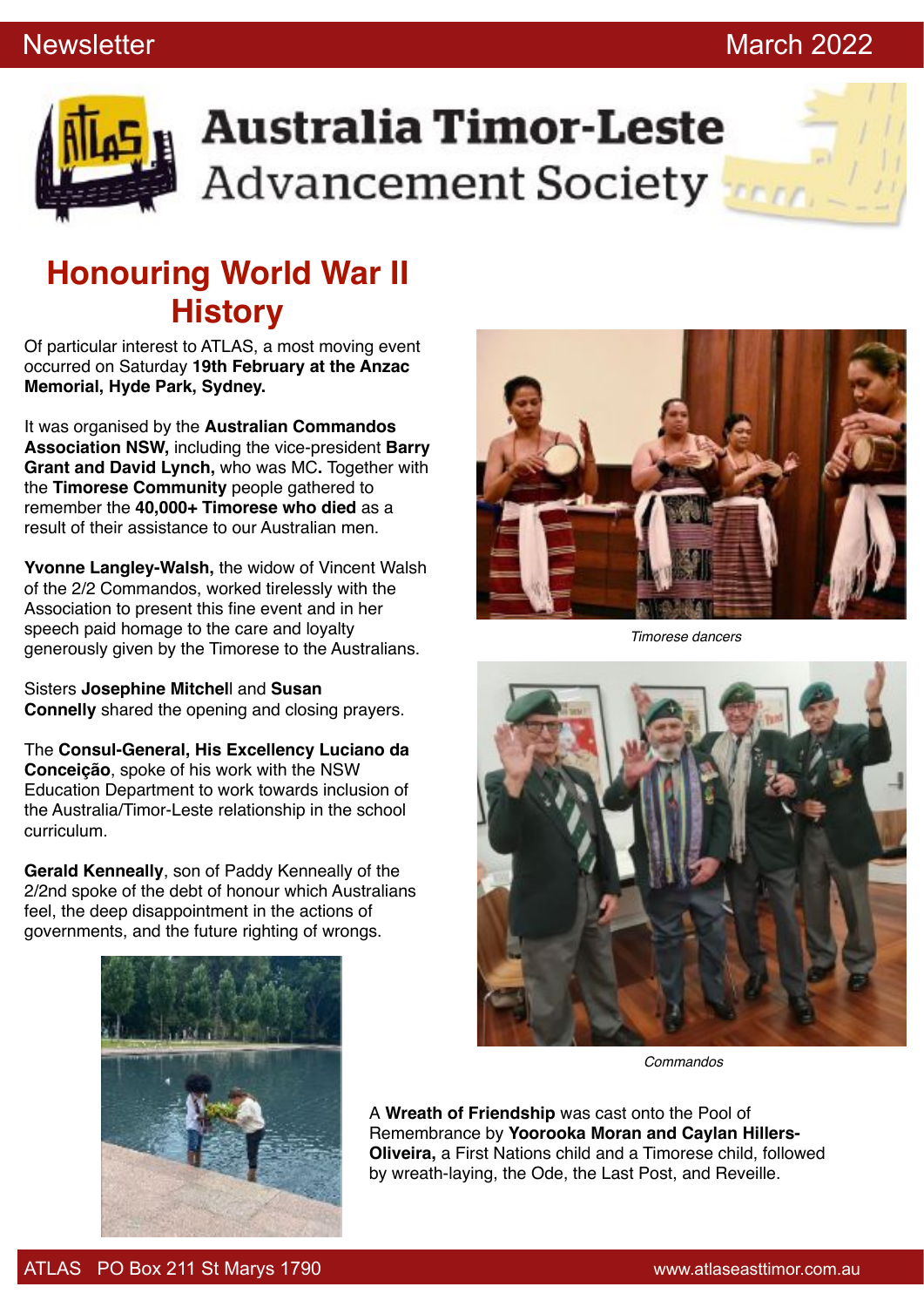### Newsletter March 2022

## Thank you, Dooleys!

Do you know that Dooleys supports people in one of the poorest countries in the world? Do you know that that country is right on Australia's doorstep – Timor-Leste? And that in World War II the Timorese people provided support to Australian armed forces who were sent there for the protection of Australia?

This year marks the 80<sup>th</sup> anniversary of the invasion of East Timor by the Japanese and Australian forces during World War II. Dooleys supports the Australian Timor-Leste Advancement Society (ATLAS) in repaying the debt Australia owes to those people.

Through the Club Grants scheme Dooleys have generously supported a number of projects that ATLAS runs. These projects are focused on creating a future for the young people of East Timor by focusing on education, training, and job support. Some of the money that Dooleys provides goes to the following projects:

- Support for all aspects of the lives of the children of St Therese's Orphanage, Maubara. Education, clothing and health benefit from donations to this orphanage.
- In Hera the Dominican Sisters run a school to educate young children. Through ATLAS, Dooleys helps pay for the salaries of four teachers. This is a great support to help children gain a good education.
- The Timor Learning Centre was set up to provide activities and education to youth who would otherwise would not have the opportunity to learn English skills. ATLAS pays for a teacher to provide English language education.
- ATLAS supports a nutritional supplement program in Saburai to provide nutritious proteinbased meals to malnourished children.
- A teacher's salary at St Paul's School, Turiscai is provided by ATLAS

These are a few of the projects that ATLAS supports. ATLAS thanks all Dooleys members for helping to make their work possible. You can learn more about ATLAS at www.atlaseasttimor.com.au





*Dot and Karen from the Mary MacKillop Group Padstow are seen here delivering boxes of brand new school uniforms for children in Timor-Leste. A change of uniform in a Sydney school meant the uniforms were of no further use. They may have been thrown out had Karen not rescued them for Timorese children. Thank you, wonderful Padstow group, Dot and Karen!*

## **New Book**

BLOOMSBURY ACADEMIC



### East Timor, René Girard and **Neocolonial Violence Scapegoating as Australian Policy**

### **Susan Connelly**

"Conselly outs firmups free modes of evolvisions that ahield us from exempleted free on<br>not want to easily first films Timer's crime was its very existence. Her discussion of<br>second paint as associated anotent and modern r

**For the cheapest price possible (\$110.50 plus postage) click here for order form.**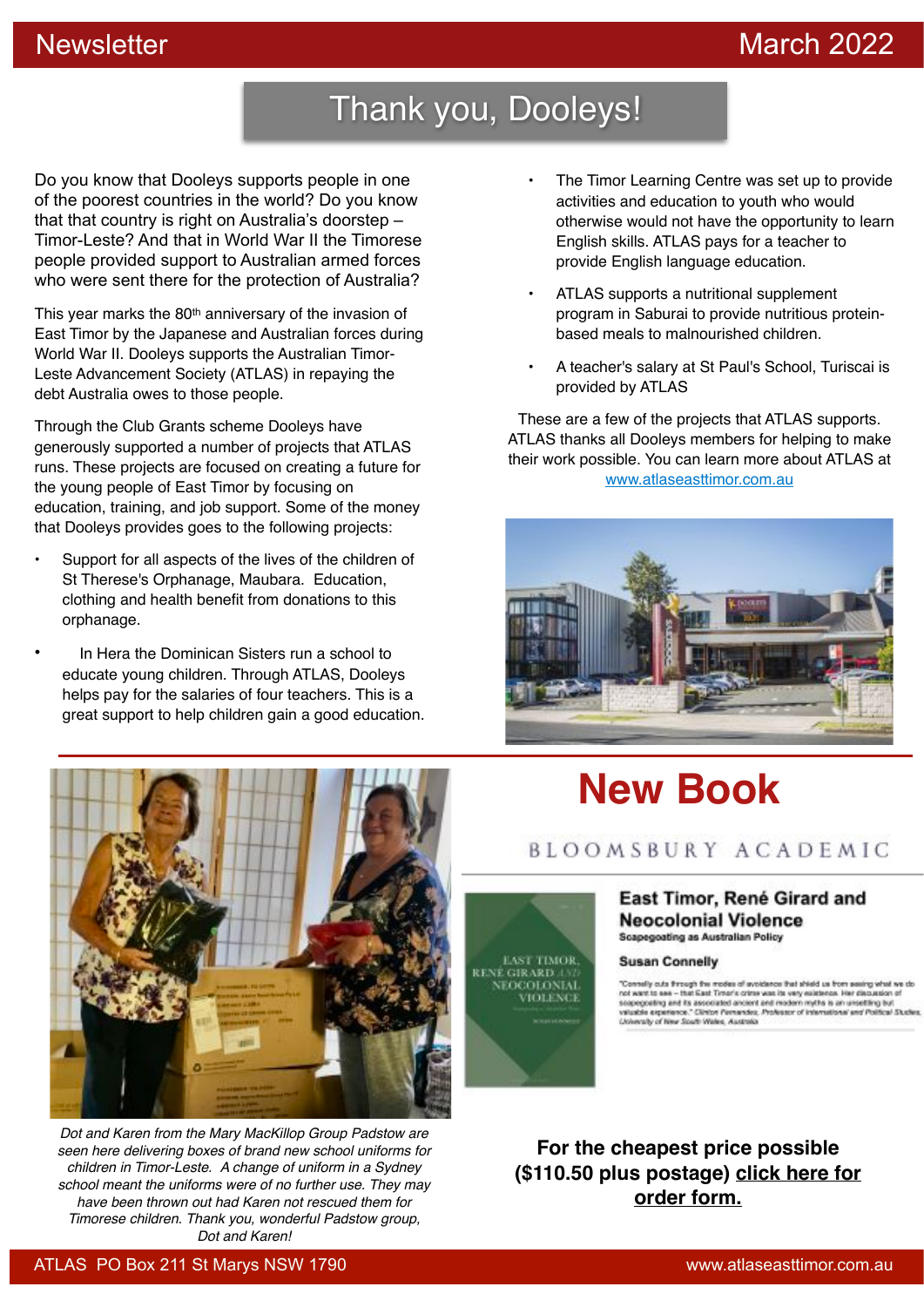## **TIMOR WAS INVADED!**

Congratulations and thanks are due to UNSW's Diplomacy Training Program (DTP) which hosted the **"Timor was Invaded!"** Webinar on 16 February 2022. It is available here.

Professor David Dixon and Patrick Earle from the DTP arranged for the hosting and Clare Sidoti organised the smooth running of the event. Susan Connelly was the moderator.

It was captivating to hear from **Professor Peter Stanley**, former principal historian at the War Memorial, whose many books include "Invading Australia: Japan and the Battle for Australia 1942. Available here.

We also heard from **Paul Cleary**, the author of *The Men Who Came Out of the Ground"* a gripping account of the Timor Campaign. It is available from Hachette.

**Kirsty Sword,** former First Lady of Timor-Leste speaks about efforts to remember WWII in Timor as well as the needs of Timor today. She founded The Alola Foundation, which is contributing to the social advancements of Timorese women and children through advocacy, economic empowerment, education and literacy, and maternal and child health.

It was compelling to hear from **Ana Maria Ferreira**, whose family was displaced continually during the Japanese occupation, and who were brought to Bob's Farm (near Port Stephens) only to be turned away from Australia because of the White Australia policy.

**Gregório Rosa** spoke of his father, Salustiano Rosa, who was one of the young Timorese who assisted the Australian men. How difficult it was for those Timorese, having to juggle their lives between two warring nations on their soil.

After all, Timor was a colony of Portugal at the time, which was a neutral nation in WWII.

**Edward Willis** is the President of the 2/2 Commando Association and speaks of the Association's long support of the Timorese. The Double Reds website for which he is responsible is a goldmine of information.

**Major Michael Stone (Ret.)** was an InterFET soldier, an adviser to José Ramos-Horta and he learned the Tetun language within weeks of his arrival in Timor in 1999. Michael is the founder and program director of Timor Awakening, which serves veterans and their families, with a focus on the relationship between Australians and the Timorese people.

Finally we heard from **Dr José Ramos-Horta**, past President and Prime Minister of Timor-Leste, Nobel Peace Prize winner, who founded the DTP in 1989 with Emeritus Professor Garth Nettheim. Dr Ramos-Horta spoke of his dear mother, Dona Natalina and her memory of the Australian soldiers.

He finished his talk with a plea for the ending of the prosecution of Bernard Collaery, whom he describes as fighting in a different trench to those in WWII but nevertheless fighting against destructive powers.

Click here for the Webinar which is now available on the DTP's YouTube channel.





### **Drawings by Richard Gregory**

*On the left is a depiction of the building of a radio by the the Australian soldiers in Timor in 1942. They raided parts from the Japanese and built "Winnie the War Winner", with which they were able to contact Darwin on 19 April.*

*The drawing above shows Japanese soldiers. The Australians and their Timorese helpers were so successful that the Japanese had to keep increasing their troop numbers. By war's end the Japanese numbered nearly 20,000.*